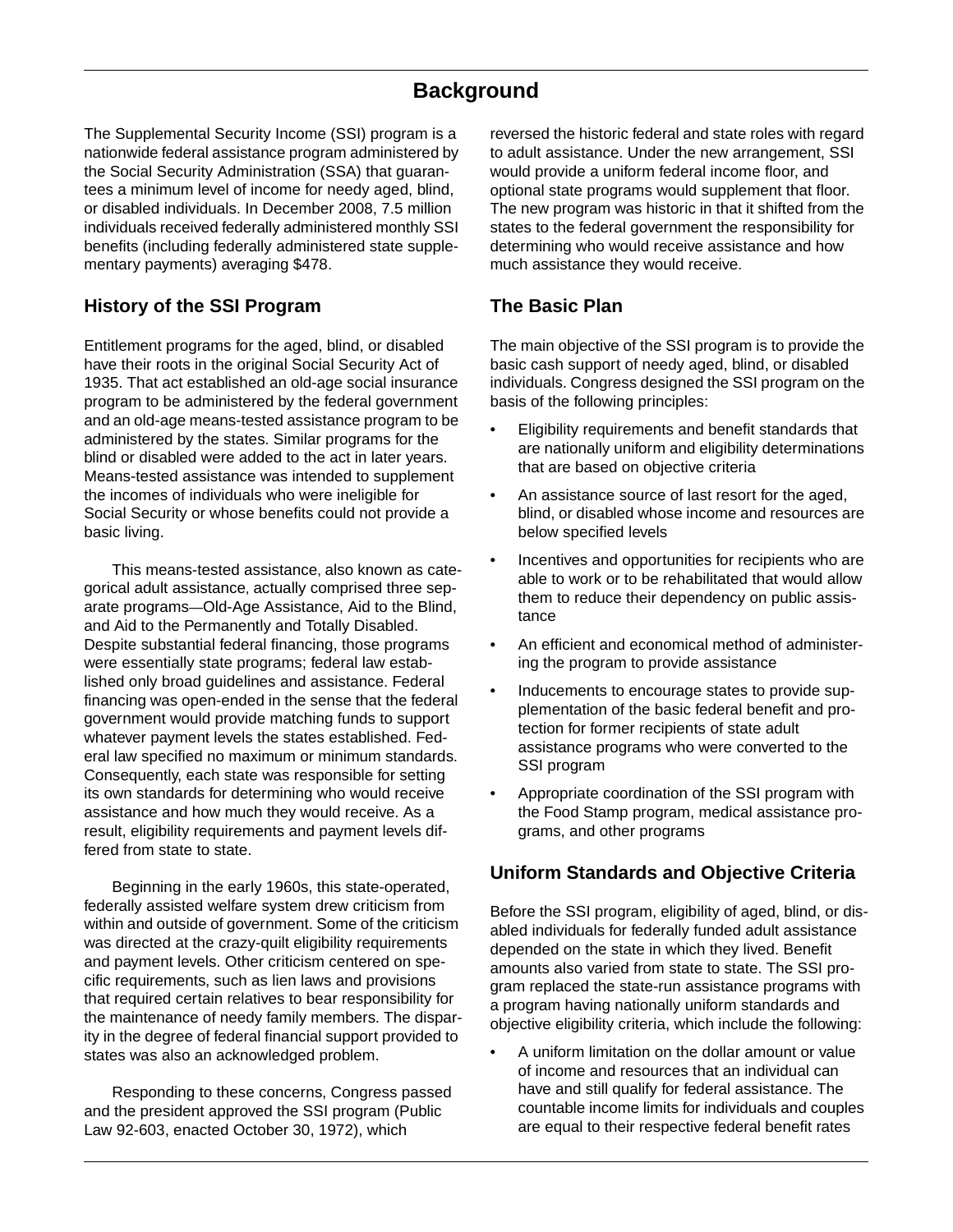and hence are increased annually according to changes in the cost of living. The resource limit is \$2,000 in countable resources for individuals and \$3,000 for couples.

- Sixty-five as the minimum age requirement for assistance based on age.
- A uniform definition of disability and blindness. The definitions for individuals 18 years of age or older are the same as those used for the Social Security Disability Insurance program. To be considered disabled, an individual must have a medically determinable physical or mental impairment that is expected to last (or has lasted) at least 12 continuous months or to result in death and (1) if 18 or older, prevents him or her from doing any substantial gainful activity, or (2) if under 18, results in marked and severe functional limitations.<sup>1</sup> However, individuals for whom addiction to drugs or alcoholism is a contributing factor material to the determination of their disabilities are not eligible for benefits.2 To be considered blind, an individual must have central visual acuity of 20/200 or less in the better eye with the use of a correcting lens or have tunnel vision of 20 degrees or less.
- Uniform standards for citizenship and residency. To be eligible for SSI, an individual must be a citizen (or national) of the United States, an American Indian born in Canada as specified under section 289 of the Immigration and Nationality Act (INA), an American Indian born outside the United States who is a member of a federally recognized Indian tribe under section 4(e) of the Indian Self-Determination and Education Assistance Act, a noncitizen who was receiving SSI ben-

efits on August 22, 1996, or a qualified alien in one of the following categories:<sup>3</sup>

- certain noncitizens who are blind or disabled and were lawfully residing in the United States on August 22, 1996;
- refugees (eligibility limited to the 7-year period after their arrival in the United States);
- asylees (eligibility limited to the 7-year period after the date they are granted asylum);
- noncitizens who have had their deportations withheld under section 243(h) of the INA as in effect before April 1, 1997, or who have had their removals withheld under section 241(b)(3) of the INA (eligibility limited to the 7-year period after the date that deportation or removal is withheld);
- Cuban and Haitian entrants as specified under section 501(e) of the Refugee Education Assistance Act of 1980 (eligibility limited to the 7-year period after the date they are granted entrant status);
- Amerasian immigrants admitted pursuant to section 584 of the Foreign Operations, Export Financing, and Related Programs Appropriations Act of 1988 and subsequent amendments (eligibility limited to the 7-year period after their arrival in the United States);
- noncitizen active-duty armed forces personnel, honorably discharged veterans, and their spouses and dependent children; or
- lawful permanent residents who have earned or can be credited (from their spouses or parents) with 40 qualifying quarters of earnings.

Note that qualified alien status includes noncitizens who have been battered or subjected to extreme cruelty in the United States by a spouse or parent (or a member of the spouse's or parent's family) with whom they live and who have an approved petition, or have a petition pending, setting forth a prima facie case for adjustment of their immigration status.

Substantial gainful activity (SGA) is used to describe a level of work activity that is substantial (that is, involves the performance of significant physical or mental duties that are productive) and gainful (that is, performed for remuneration or profit). Generally, earnings from work activity of more than \$940 a month in 2008 were evidence of ability to engage in SGA. Applicants who earned more than \$940 a month would generally not be considered disabled. However, SSI recipients who earned more than \$940 a month could continue to be eligible for SSI. (See the section Incentives for Work and Opportunities for Rehabilitation.) The SGA level of \$940 was increased to \$980 effective January 1, 2009, according to the increase in the national average wage index.

The definition of disability for individuals under age 18 reflects amendments made by Public Law 104-193, the Personal Responsibility and Work Opportunity Reconciliation Act of 1996. Prior law required a medically determinable physical or mental impairment of comparable severity to that required for individuals aged 18 or older.

<sup>2.</sup> The provision reflects amendments made by Title I of Public Law 104-121, the Senior Citizens' Right to Work Act of 1996, enacted March 29, 1996.

<sup>3.</sup> These standards reflect amendments made by Public Law 104- 193, the Personal Responsibility and Work Opportunity Reconciliation Act of 1996, as amended by Public Law 104-208, Public Law 105-33, and Public Law 105-306. Prior law permitted SSI eligibility for individuals who were residents of the United States, citizens or nationals of the United States, aliens lawfully admitted for permanent residence in the United States, or aliens permanently residing in the United States under color of law. Public Law 110-328, enacted September 30, 2008, extended the 7 year SSI eligibility period for refugees, asylees, and certain other humanitarian immigrants (including victims of human trafficking) to 9 years for the period of October 1, 2008, through September 30, 2011.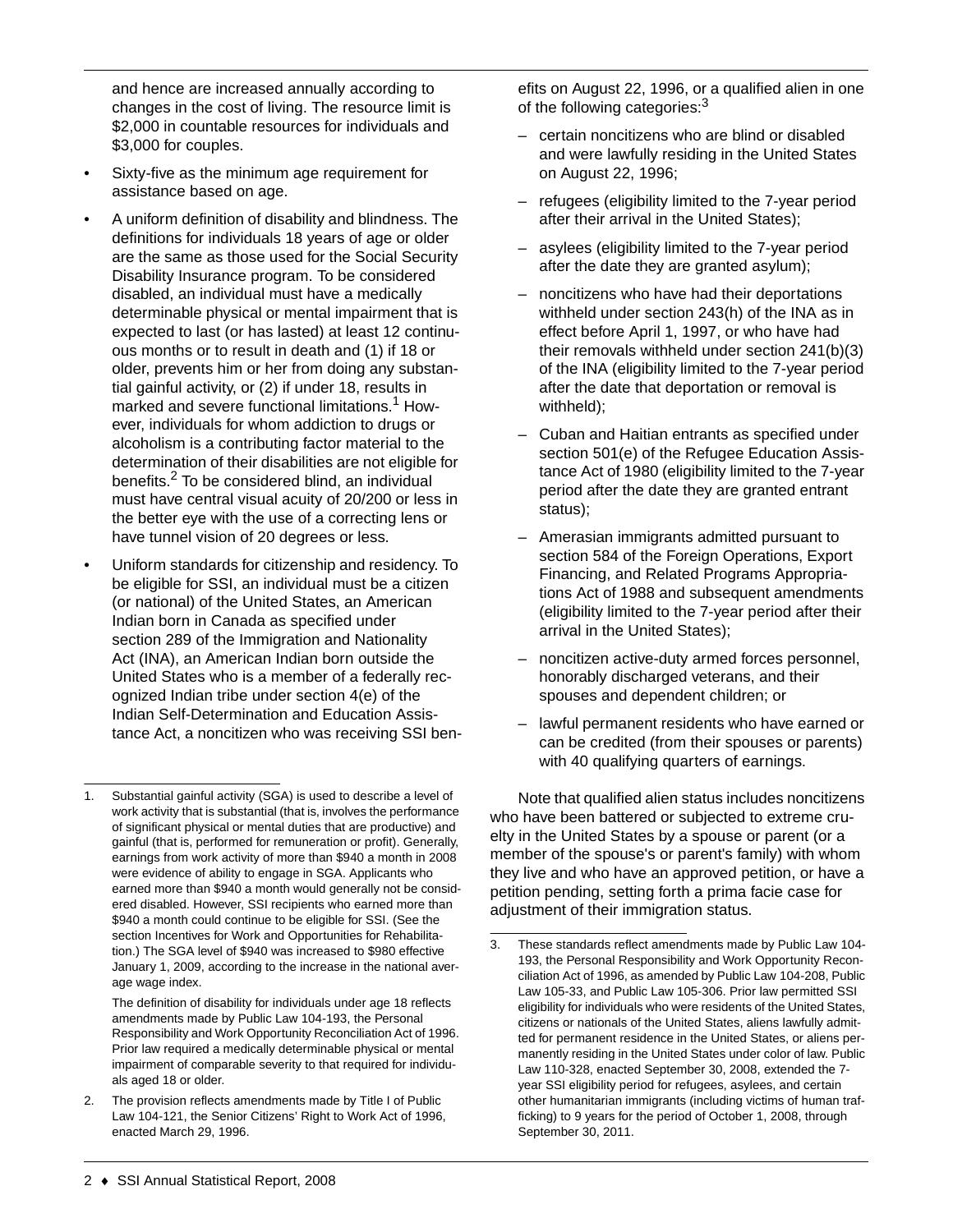Finally, certain noncitizens may be eligible for SSI regardless of their immigration status if they have been determined to be victims of severe forms of trafficking of persons in the United States.<sup>4</sup> Such individuals are treated for SSI purposes as refugees, that is, they are eligible for SSI for 7 years after a determination is made that they are trafficking victims.<sup>5</sup>

In addition to having to be a U.S. citizen (or national) or in one of the potentially eligible noncitizen categories, an individual must reside in the 50 states, the District of Columbia, or the Northern Mariana Islands—areas referred to here collectively as the United States. An individual also must be physically present in the United States for 30 consecutive days if he or she had been outside the United States for 30 or more consecutive days.

There are two exceptions to the residency and physical presence requirements:

- Blind or disabled children who are citizens of the United States may continue to be eligible for payments if they are living outside the United States with a parent who is on duty as a member of the U.S. armed forces. This exception also applies to blind and disabled children of military personnel who are born overseas, become blind or disabled overseas, or applied for SSI benefits while overseas.
- Students studying abroad for not more than 1 year may continue to be eligible for payments if the studies are sponsored by a U.S. educational institution but cannot be conducted in the United States.

# **Assistance of Last Resort**

As a means-tested program, SSI takes into account all income and resources that an individual has or can obtain. The amount of an individual's countable income and resources are the measure of his or her need for assistance.

#### **Income**

The amount of an individual's income is used to determine both eligibility for, and the amount of, his or her SSI benefit. As countable income increases, an individual's SSI benefit amount decreases. Generally, ineligibility for SSI occurs when countable income equals the federal benefit rate plus the amount of applicable federally administered state supplementary payment (state supplementation is discussed later).

The monthly federal benefit rate is reduced dollar for dollar by the amount of the individual's "countable" income—that is, income minus all applicable exclusions. The result of this computation determines SSI eligibility and the amount of the monthly benefit payable. The benefit rates are adjusted annually (in January) to reflect changes in the cost of living.

When an individual lives in the household of another and receives support and maintenance in kind (that is, generally, room and board) from the householder, the federal SSI benefit rate is reduced by onethird in lieu of counting the actual value of the support and maintenance as unearned income. The value of food or shelter-related items the individual receives in kind from persons other than the householder (including in-kind assistance from outside the household in which the individual lives) is counted as unearned income, up to an amount equal to one-third of the applicable federal benefit rate plus \$20.<sup>6</sup>

SSI law defines two kinds of income—earned and unearned. Earned income is wages, net earnings from self-employment, remuneration for work in a sheltered workshop, royalties on published work, and honoraria for services. All other income is unearned. The distinction between earned and unearned income is significant because different exclusions apply to each type of income.

However, not everything an individual receives is considered to be income. Generally, if the item received cannot be used as, or to obtain, food or shelter, it will not be considered as income. For example, if someone pays an individual's medical bills or offers free medical care, or if the individual receives money from a social services agency that is a repayment of an amount he or she previously spent, that value is not considered income to the individual. In addition, some items that are considered to be income are excluded when determining the amount of an individual's benefit (see Box 1).

### **Resources**

The value of an individual's resources is used to deter-

<sup>4.</sup> Trafficking of persons is generally defined as the recruitment,<br>herbeing transportation provision or obtaining of a person for mine whether he or she is eligible for SSI in a given harboring, transportation, provision, or obtaining of a person for labor or services through the use of force, fraud, or coercion for the purpose of subjection to involuntary servitude, peonage, debt bondage, or slavery.

<sup>5.</sup> Public Law 106-386, the Victims of Trafficking and Violence Protection Act of 2000, enacted October 28, 2000.

<sup>6.</sup> SSA simplified the SSI program (70 FR 6340) by generally eliminating clothing from the definition of income and from the definition of in-kind support and maintenance, effective February 7, 2005.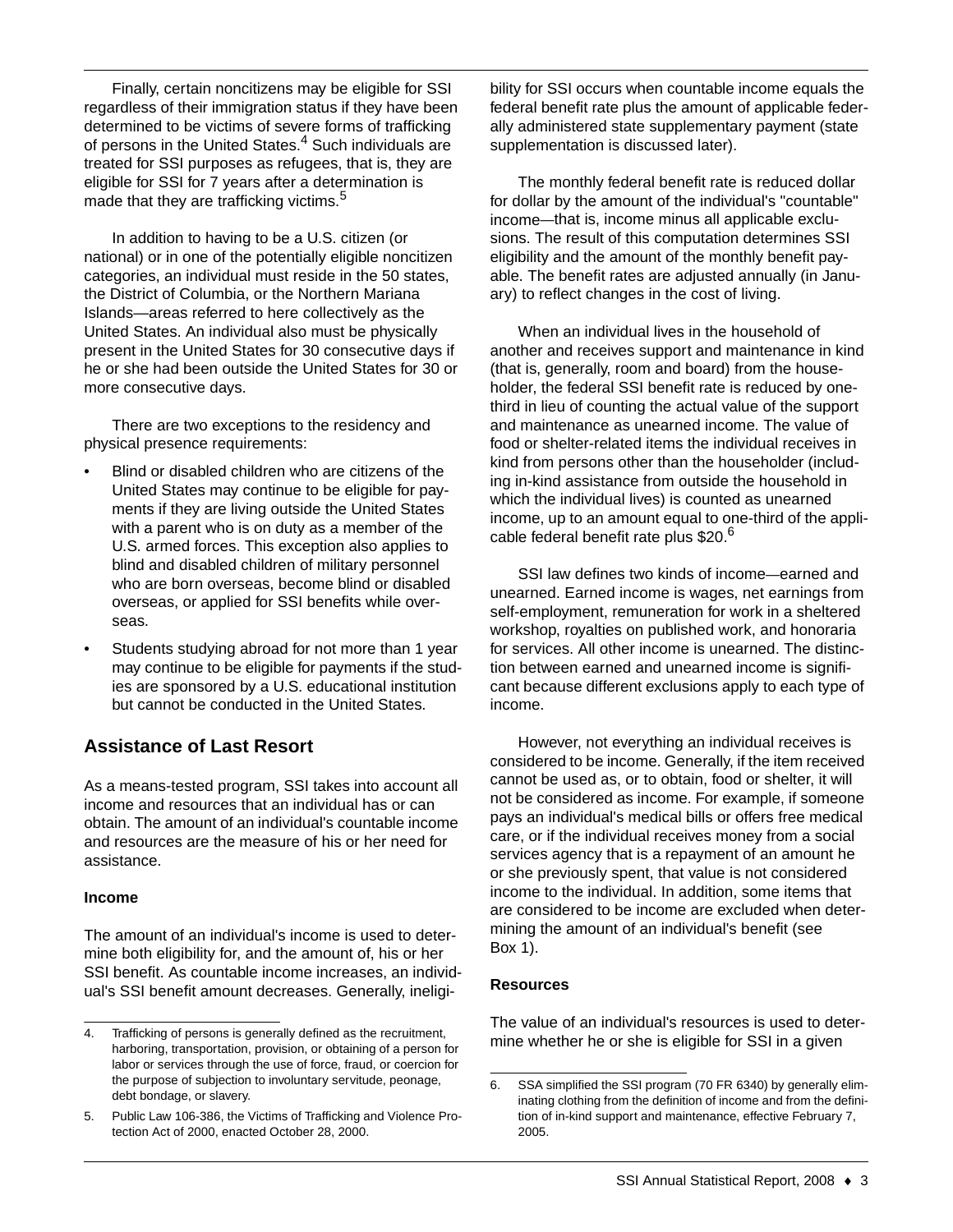month. SSI law states that eligibility is restricted to individuals who have countable resources, determined monthly, that do not exceed \$2,000 (\$3,000 for a couple). The law does not define what resources are but does stipulate what items are not considered resources.

Regulations state that a resource is cash or other liquid asset or any real or personal property that individuals (or their spouses) own and could convert to cash to be used for their support and maintenance. This definition is consistent with the general philosophy of the SSI program that only items that can be used for an individual's food or shelter should be used in determining his or her eligibility and benefit amount. Not all resources an individual owns are counted. The value of an item may be totally excluded or counted only to the extent that its value exceeds specified limits (see Box 1).

If an individual disposes of resources at less than fair market value within the 36-month period before applying for SSI or at any time thereafter, the individual may be penalized. The penalty is a loss of benefits for a number of months (up to a 36-month maximum) obtained by dividing the uncompensated value of disposed-of resources by the federal benefit rate plus the maximum state supplementary payment, if any, applicable to the individual's living arrangement. The penalty does not apply if, among other things, the individual can show that the resources were disposed

#### **Box 1. Income and Resource Exclusions**

#### **Income Exclusions**

The principal earned income exclusions are

- the first \$65 per month plus one-half of the remainder,
- impairment-related work expenses of the disabled and work expenses of the blind,
- income set aside or being used to pursue a plan to achieve self-support by a disabled or blind individual, and
- infrequent or irregularly received income (\$30 or less a quarter).

The principal unearned income exclusions are

- the first \$20 per month,<sup>a</sup>
- income set aside or being used to pursue a plan to achieve self-support by a disabled or blind individual,
- state- or locally funded assistance based on need,
- rent subsidies under programs administered by the Department of Housing and Urban Development and the value of food stamps, and
- infrequent or irregularly received income (\$60 or less a quarter).

### **Resource Exclusions**

The principal resource exclusions are

the home and land appertaining to it, regardless of value;

- life insurance policies whose total face value does not exceed \$1,500;
- burial funds not in excess of \$1,500 each for an individual and spouse (plus accrued interest);
- household goods and personal effects;<sup>b</sup>
- an automobile if used for transportation for the recipient or a member of the recipient's household: $c$
- property essential to self-support;
- resources set aside to fulfill a plan to achieve self-support; and
- amounts deposited into an individual development account, including matching funds and interest earned on such amounts, under the Temporary Assistance for Needy Families program or the Assets for Independence Act.
- a. Any portion of the \$20 amount not used to exclude unearned income may be used to exclude earned income.
- b. The \$2,000 value limit was removed effective February 7, 2005 (70 FR 6340).
- c. SSA simplified the evaluation of automobiles as an excludable resource, effective February 7, 2005 (70 FR 6340). Under the old rules, one automobile could be excluded (regardless of value) if necessary for employment, medical treatment, or essential daily activities. If not excludable under these criteria, the current market value of one automobile (up to \$4,500) could be excluded. The new exclusion applies to any one automobile used for transportation.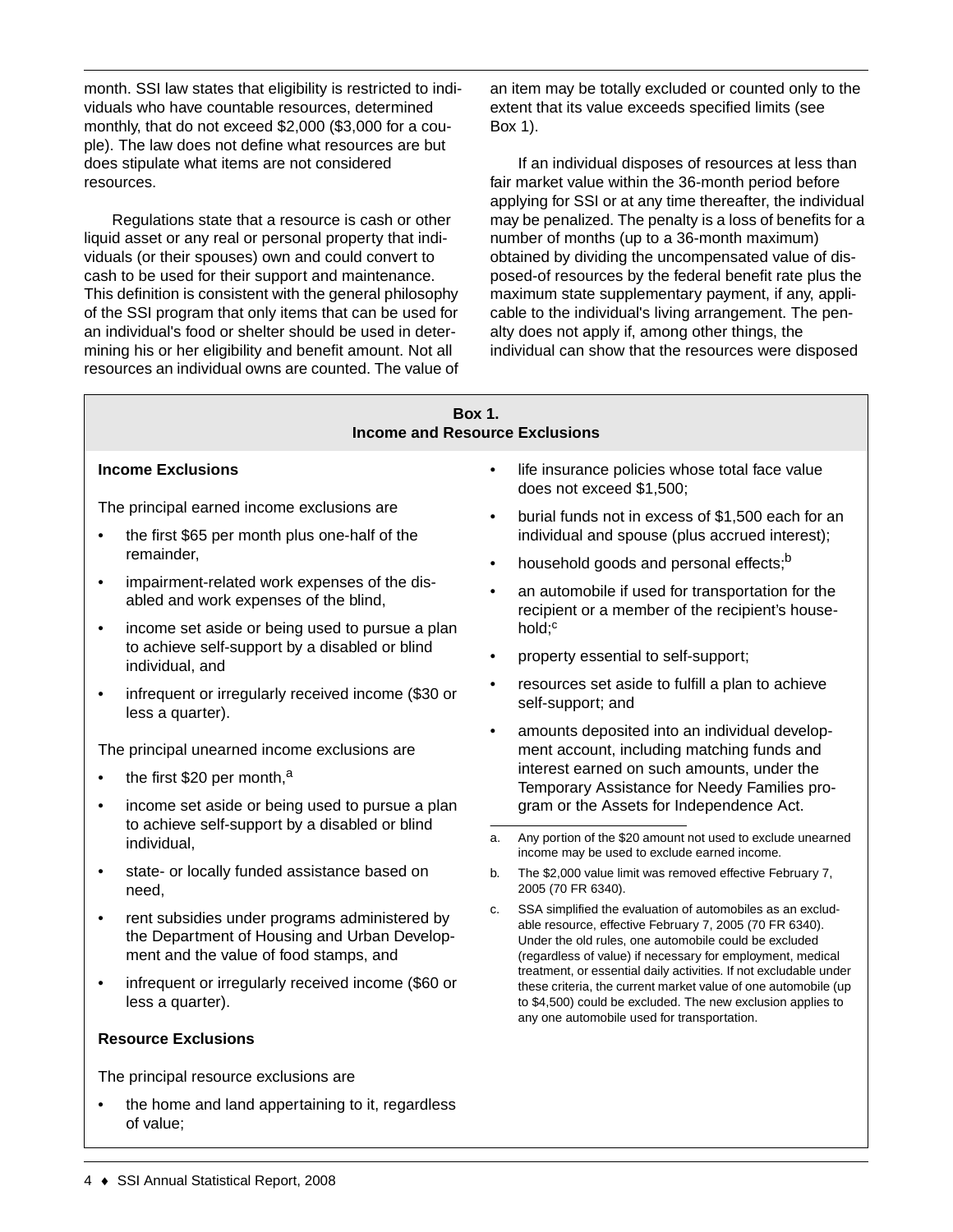of exclusively for a purpose other than establishing SSI eligibility.

## **Filing for Other Benefits**

As the "program of last resort," SSI benefits are provided to eligible individuals only to the extent that their needs are not met by other sources. After evaluating all other income and resources, SSI pays what is necessary to bring an individual to the statutorily prescribed income "floor." In keeping with this principle, SSI law requires that SSI applicants file for other payments for which they may be entitled, such as annuities, pensions, retirement or disability benefits, workers' compensation, and unemployment insurance benefits.

SSA must provide an individual with written notice of potential eligibility for other benefits and of the requirement to take all appropriate steps to pursue those benefits. The individual has 30 days from receipt of the notice to file for the benefits involved.

#### **Eligibility Issues for Residents of Public Institutions or Medical Facilities and Personal Needs Allowance**

State and local governments—rather than the federal government—traditionally have taken the financial responsibility for residents of their public institutions. The SSI program continues this long-standing public assistance policy. People who are residents of public institutions for a full calendar month are generally ineligible for SSI unless one of the following exceptions applies:

- The public institution is a medical treatment facility and Medicaid pays more than 50 percent of the cost of care or, in the case of a child under age 18, Medicaid, private health insurance, or both pay more than 50 percent of the cost of care.
- The public institution is a publicly operated community residence serving no more than 16 residents.
- The public institution is an emergency shelter for the homeless (payments are limited to no more than 6 months in any 9-month period).
- The recipient was eligible under section 1619(a) or section 1619(b) for the month preceding the first full month in the public institution and is permitted by the institution to retain any benefits (payable for up to 2 months).
- A physician certifies that the recipient's stay in a medical facility is likely not to exceed 3 months and that continued SSI eligibility is needed to maintain and provide for the expenses of the home to which the individual will return.

When individuals enter medical treatment facilities in which more than half of the bill is paid by the Medicaid program, their monthly federal payment standard is generally reduced to \$30, beginning with the first full calendar month they are in the facility. In the case of an individual under age 18, the \$30 payment standard is also applicable if more than half of the bill is paid by private insurance or a combination of Medicaid and private insurance. In these cases, the SSI program provides up to \$30 a month, which is intended to take care of small comfort items not provided by the institution.

### **Deeming**

In certain situations, the income and resources of others are counted in determining whether an individual's income and resources fall below the levels established by law. This process is called *deeming* and is applied in cases in which an eligible individual lives with an ineligible spouse, an eligible child lives with an ineligible parent, or an eligible noncitizen has a sponsor.<sup>7</sup> In concept, the practice takes into account the responsibility of the ineligible spouse or parent or the sponsor to provide for the basic needs of the eligible individual.

*Spouse-to-Spouse Deeming.* When an eligible individual lives in the same household with a spouse who is not eligible for SSI, the ineligible spouse's income and resources are deemed to be available to the eligible individual. In determining the amount of income and resources available to the eligible individual, all applicable exclusions are used. In addition, a living allowance is provided for the ineligible spouse and for any ineligible children under age 18 living in the household. The allowance reduces the amount of income to be deemed. Spouse-to-spouse deeming is intended to result in the same amount of income being available to the couple as would be available if both members of the couple were aged, blind, or disabled and eligible for SSI.

Deeming does not apply when the eligible individual is not living in the same household as the ineligible spouse. However, if the ineligible spouse's absence is temporary or is due solely to an active-duty assignment as a member of the U.S. armed forces, deeming continues to apply.

*Parent-to-Child Deeming.* A child under age 18 is subject to deeming from an ineligible natural or adoptive parent (and that parent's spouse, if any) living in

<sup>7.</sup> Deeming also applies to an individual who lives with an essential person (a concept carried over from the former state assistance plans). However, there are fewer than 100 of these cases remaining.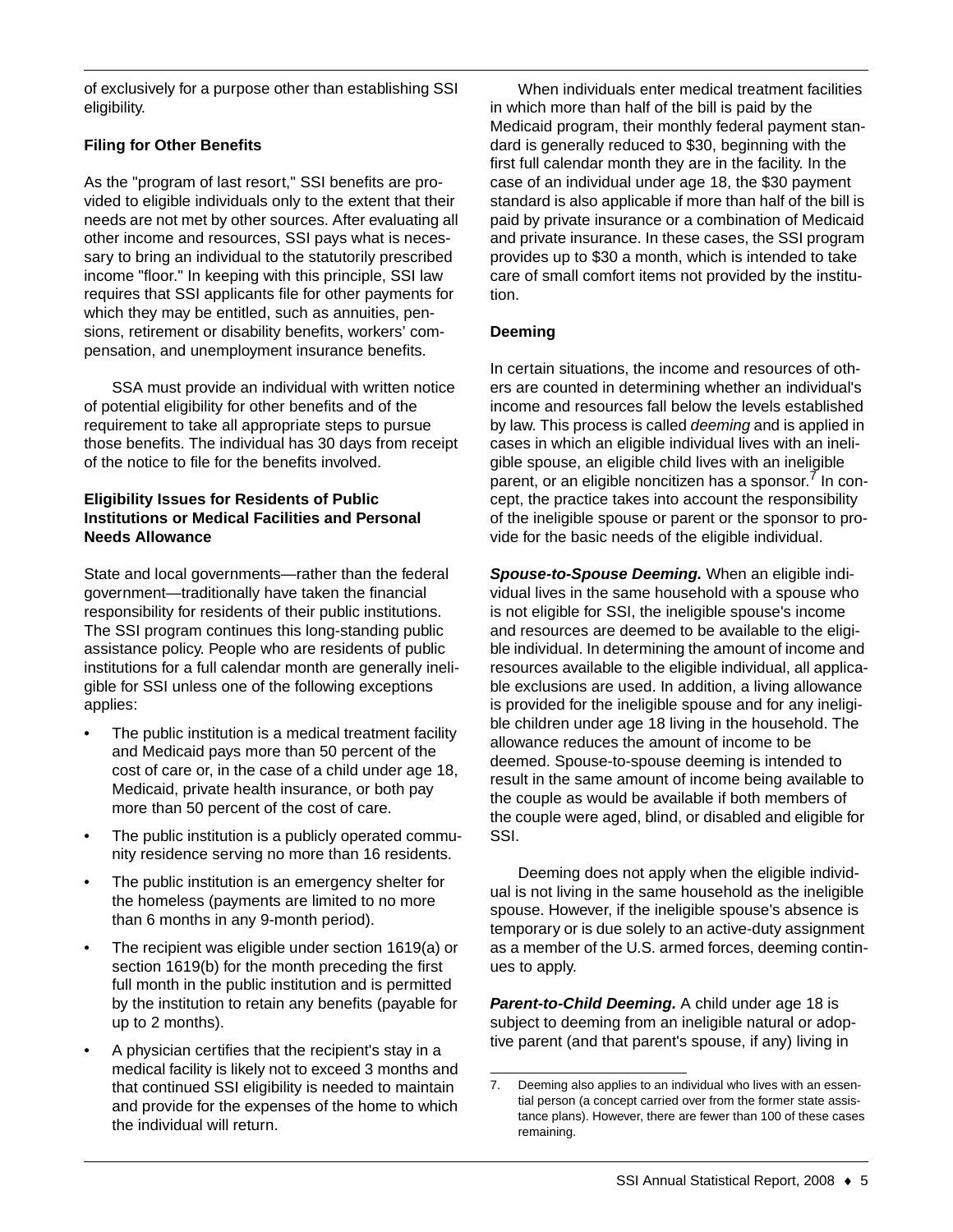the same household. Certain amounts of the parent's income are excluded, living allowances are provided for the parent(s), and an allocation is set aside for each ineligible child under age 18 (under age 21 if a student) who is living in the household. Deeming from an eligible parent to a child continues if the parent is absent from the household but the absence is temporary or is due solely to active-duty assignment as a member of the U.S. armed forces. A child living in a household in which all members are receiving public assistance benefits is not considered to be receiving any support, and deeming does not apply.

*Sponsor-to-Alien Deeming.* The income and resources of noncitizens are deemed to include those of their sponsors. The way the income and resources are deemed and the length of the deeming period depend on whether the sponsor signed a legally enforceable affidavit of support, as required by Public Law 104-208, or the previous version of the affidavit. Generally, individuals who entered the country before 1998 did so under the old version of the affidavit.<sup>8</sup>

Under the old version of the affidavit, deeming of the sponsor's income and resources lasts until the noncitizen has been in the United States for 3 years.<sup>9</sup> Living allowances equal to the federal benefit rate are provided for the sponsor, and allowances equal to onehalf of the federal benefit rate are provided for each of the sponsor's dependents. Allowances are also provided for the sponsor and his or her family members in determining deemed resources. These allowances reduce the amount of the sponsor's income and resources deemed to the noncitizen.

For noncitizens admitted into the United States under a legally enforceable affidavit of support, deeming generally applies until the noncitizen becomes a U.S. citizen. Deeming ends before citizenship if the noncitizen has earned, or can be credited with, 40 qualifying quarters of earnings. Children and spouses of workers may be credited with quarters earned by the worker. A quarter otherwise earned after 1996 does not count as one of the required 40 if the noncitizen or worker received federal means-tested public benefits during the relevant period.

Also for this group of noncitizens, deeming does not apply for specified periods if the noncitizens or their children or parents have been battered or subjected to

extreme cruelty while in the United States or if sponsors left the noncitizens indigent by not providing them with sufficient support.

# **Incentives for Work and Opportunities for Rehabilitation**

SSI benefits provide a basic level of assistance for individuals who are blind or disabled with limited earnings ability because of their impairments. Nonetheless, for recipients who want to work, the SSI program is designed to encourage and support their work attempts to help them achieve greater degrees of independence. The SSI program includes a number of work incentive provisions that enable recipients who are blind or disabled to work and retain benefits or to increase their levels of work activity without the loss of SSI disability status or Medicaid. These incentives provide higher amounts of income or resource exclusions as recognition of the expenses associated with working or as inducements to seek rehabilitation services and support for work efforts.

### **Earned Income Exclusion**

The first \$65 (\$85 if the individual has no income other than earnings) of any monthly earned income plus onehalf of remaining earnings are excluded for SSI benefit computation purposes. This general earned income exclusion is intended to help offset expenses incurred when working. It ensures that SSI recipients who are working will be rewarded for their efforts by having greater total income than those who do not work.

### **Impairment-Related Work Expense Exclusion**

The cost of certain impairment-related services and items that a disabled (but not blind) individual needs to work are excluded from earned income in determining SSI eligibility and benefit amounts.

In calculating these expenses, amounts equal to the costs of certain attendant care services, medical devices, equipment, prostheses, vehicle modifications, residential modifications to accommodate wheelchairs, and similar items and services are deductible from earnings. The costs of routine drugs and routine medical services are not deductible, unless they are necessary to control the disabling condition.

### **Work Expenses of the Blind Exclusion**

Any expenses relating to work that a blind individual has are excluded from earned income in determining SSI eligibility and benefit amounts. Unlike an impairment-related work expense, a deductible expense need

<sup>8.</sup> The Immigration and Naturalization Service began using the new, legally enforceable affidavits on December 19, 1997. However, if a potential immigrant had a visa issued before that date, the sponsor would sign an old affidavit even if the affidavit was signed after December 19, 1997.

<sup>9.</sup> For a temporary period—January through September 1996 the deeming period was 5 years.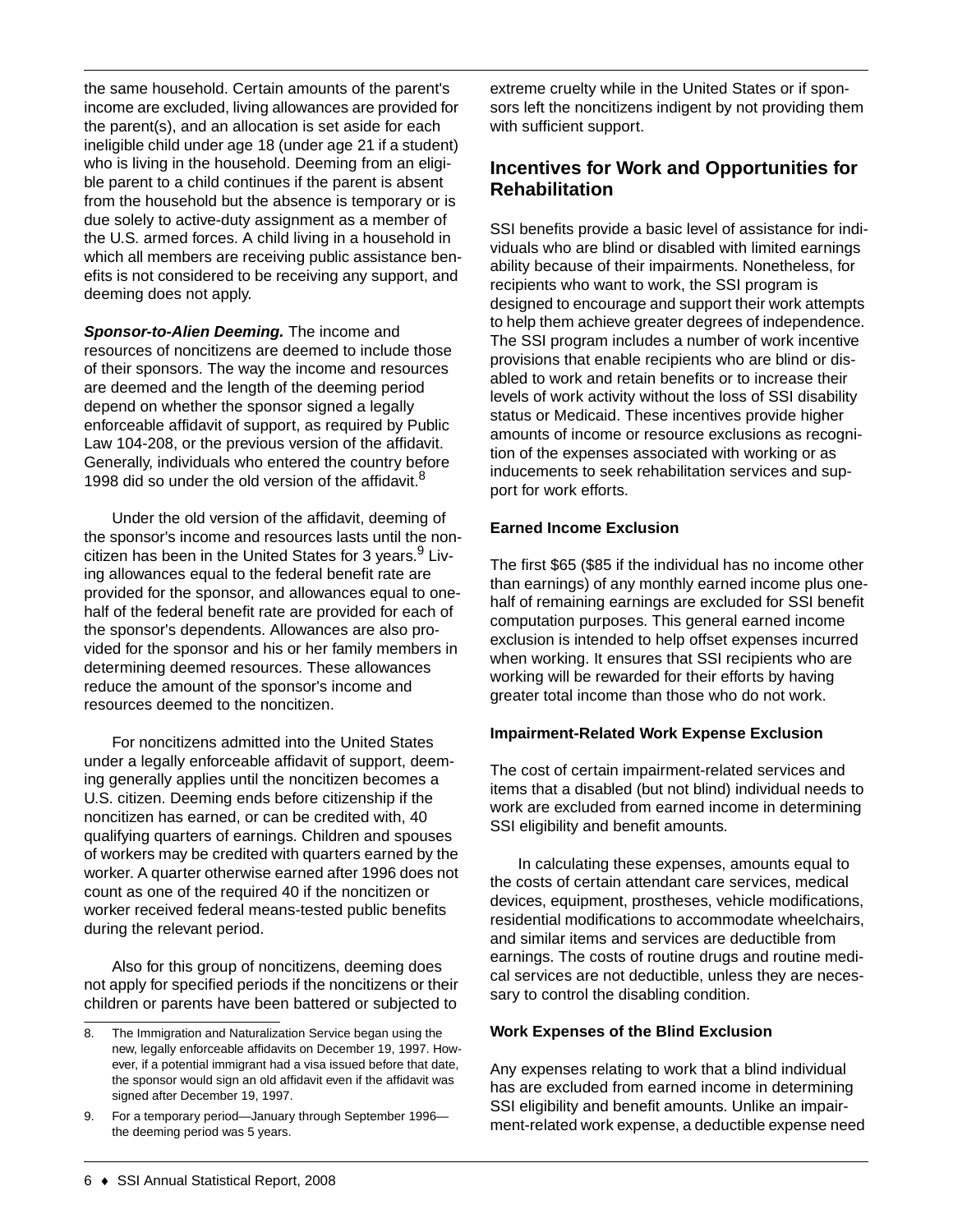not be directly related to the worker's blindness; it need only be an ordinary and necessary work expense of the worker.

Some frequently excluded work expenses include transportation to and from work, meals consumed during work hours, job equipment, licenses, income or FICA taxes, and costs of job training.

### **Sheltered Workshop Exclusion**

Remuneration for services performed in sheltered workshops or activity centers is treated as earned income. The first \$65 (\$85 if the individual has no income other than earnings) per month plus one-half of the remainder is excluded.

### **Student Earned Income Exclusion**

The student earned income exclusion is an additional exclusion for an individual who is under age 22 and regularly attending school. It is intended to help defray the cost of educational training. Under current regulations, up to \$1,640 of earned income per month but no more than \$6,600 per year may be excluded.<sup>10</sup>

### **Plan to Achieve Self-Support**

A plan to achieve self-support (PASS) allows a disabled or blind individual to set aside income and resources to get a specific type of job or to start a business. The plan may involve setting aside funds for education or vocational training, to purchase work-related equipment, or to pay for transportation related to the work goal. The income and resources that are set aside are excluded under the SSI income and resources tests.

The individual must have a feasible work goal and a specific savings or spending plan. The individual also must provide a clearly identifiable accounting for the funds that are set aside. The PASS is time limited and must be approved by SSA. The individual must then follow the plan and negotiate revisions as needed. SSA monitors the approved plan by reviewing it periodically to ensure the individual's progress toward attaining the work goal.

# **Special Provisions for Disabled People Who Work**

These work incentives are generally referred to by their section number in the Social Security Act, section 1619. Under section 1619(a), disabled individuals who would cease to be eligible because they earn more

than the substantial gainful activity level can receive special cash benefits as long as they

- continue to have the disabling condition,
- have income under the amount that would cause ineligibility for any payment under SSI income counting rules, and
- meet all other nondisability requirements for SSI payment.

In many states, being a recipient of the special benefit permits the individual to be eligible for Medicaid benefits.

Under section 1619(b), "SSI recipient" status for Medicaid eligibility purposes also is provided to an individual

- whose earnings preclude any SSI payment but are not sufficient to provide a reasonable equivalent of the SSI, social services, and Medicaid benefits that the individual would have in the absence of earnings and
- whose ability to continue working would be seriously inhibited by the loss of social services and Medicaid benefits.

To qualify for extended Medicaid coverage under section 1619(b), an individual must

- have a disabling condition,
- need Medicaid to work,
- not be able to afford equivalent medical coverage and publicly funded personal or attendant care that would be lost without assistance,
- meet all nondisability requirements for SSI payment other than earnings, and
- have received a regular SSI cash payment in a previous month within the current period of eligibility. (In some states, the individual must have qualified for Medicaid in the month preceding the first month of eligibility under section 1619.)

In determining whether individuals' earnings are not sufficient to provide them with the equivalent benefits they would be eligible for if they stopped working, their earnings are compared with a threshold amount for their state of residence. Section 1619(b) status continues if the earnings are below the threshold. If earnings exceed the state threshold, an individualized assessment of the need for Medicaid is made, and 1619(b) status may continue.

<sup>10.</sup> Under current regulations, this exclusion will be increased in subsequent years based on cost of living changes.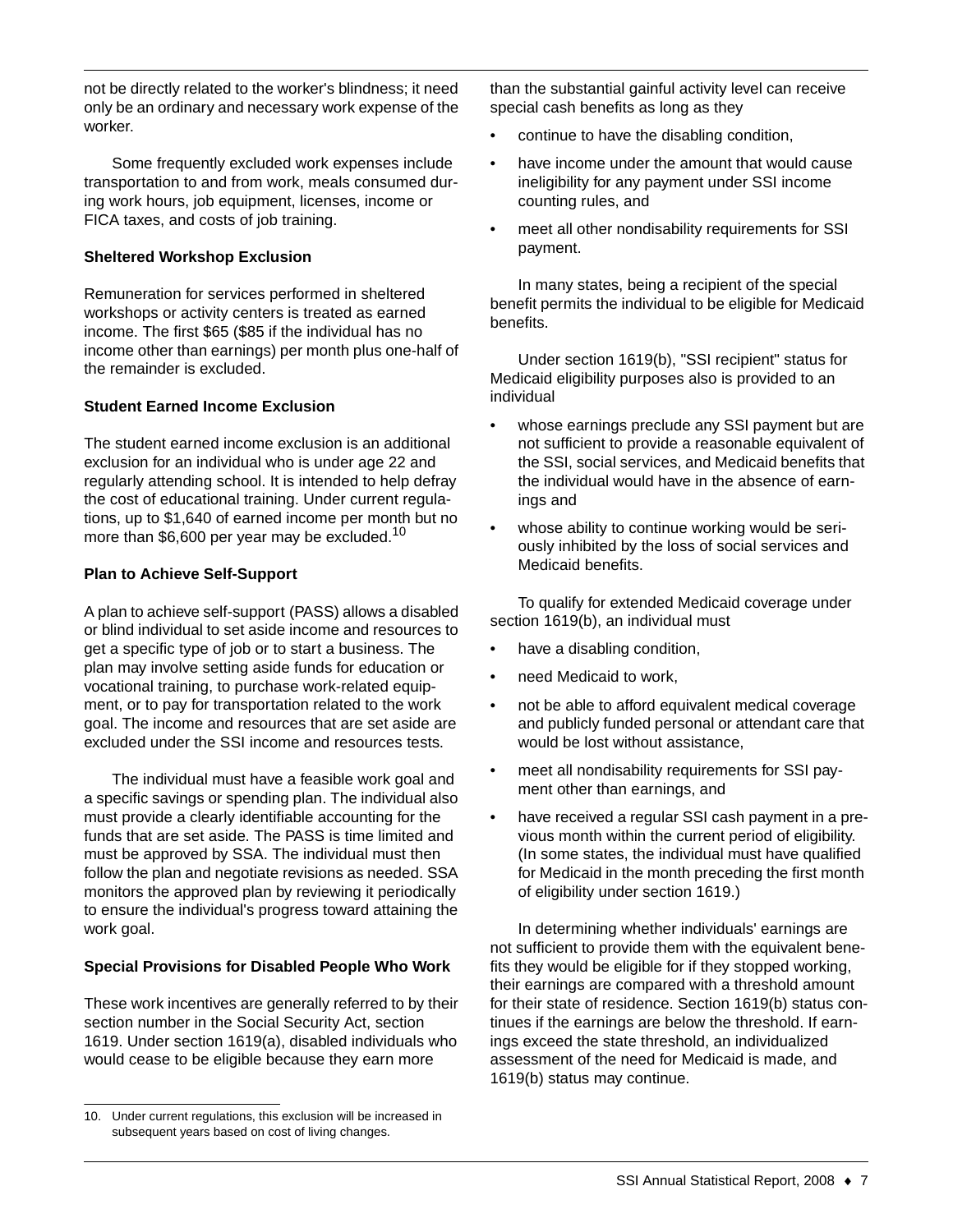### **Vocational Rehabilitation and the Ticket to Work Program**

Since the beginning of the SSI program, SSA has made provision for blind or disabled individuals who are receiving SSI benefits to be referred to state vocational rehabilitation (VR) agencies. If the state VR agency does not accept the referral, SSA can refer recipients to an alternate provider to receive VR services. SSA reimburses the VR agency or alternate provider for services that result in the individual's working at the level of substantial gainful activity for 9 continuous months, and in certain other limited situations.

The Ticket to Work and Work Incentives Improvement Act of 1999 established a Ticket to Work program under which a disabled SSI recipient is able to obtain VR, employment, and other support services from a qualified private or public provider. Providers of such services in this new setting are referred to as employment networks (ENs). In addition, the Ticket legislation provided a procedure for compensating the ENs under an outcome or outcome-milestone payment system. By expanding the pool of providers and giving the providers incentives for achieving success, this program seeks to expand a disabled recipient's access to these services for assistance in finding, entering, and retaining employment and reducing his or her dependence on cash benefits. Regulations issued by the commissioner of Social Security became effective January 2002. Beginning in 2002, the Ticket to Work program was gradually phased in, and it has been in operation nationwide since November 2003.

Individuals receiving SSI benefits who improve medically, and are therefore no longer considered disabled or blind, can continue to receive SSI benefits if they are actively participating in the Ticket to Work program or another approved VR program and if continuing or completing the program would increase the likelihood that they would be permanently removed from the SSI rolls. SSI benefits and Medicaid generally continue until the rehabilitation services are completed or until the individual ceases to participate in the program.

### **Expedited Reinstatement**

A disabled or blind individual whose eligibility for SSI payments was ended because of earnings can request expedited reinstatement of his or her SSI benefits without filing a new application. To qualify for expedited reinstatement, the individual must make the request within 60 months after the eligibility ended and must have a disabling medical condition that (1) is the same as or related to the disabling medical condition that led to the previous period of eligibility and (2) prevents him

or her from performing substantial gainful activity. In determining whether the individual is disabled or blind, the medical review standard is applied. Normal nonmedical requirements for SSI eligibility still apply.

An individual requesting expedited reinstatement may receive up to 6 months of provisional benefits while the request is pending. These benefits generally are not considered an overpayment if the request is denied. Provisional benefits may include Medicaid but do not include any state supplementary payments. Provisional benefits may be received as well by the individual's spouse at a couple's rate if the spouse was previously eligible for SSI as a spouse.

# **Administration of the SSI Program**

The framers of Supplemental Security Income chose the Social Security Administration to administer the program because the basic system for paying monthly benefits to a large number of individuals was already in place in the form of the Social Security program.

# **Application Process**

Individuals can make appointments to apply for SSI benefits at any one of the approximately 1,300 SSA field offices around the country or through SSA teleservice centers. The claims process includes the application interview, the obtaining of necessary evidence and documentation, and the adjudication of the claim. Many individuals file for benefits under the SSI and the Old-Age, Survivors, and Disability Insurance programs at the same time. Potential claimants initially contact SSA by phone or mail or in person. Field office personnel conduct an interview with the claimant, the claimant's representative, or both.

SSA corroborates information provided by applicants for SSI through independent or collateral sources. Generally, the basic responsibility for obtaining evidence lies with the claimant, although SSA often gives advice on ways to obtain the needed information. Because of the special circumstances of the SSI population (for example, financial need, old age, or illness), SSA makes special efforts to assist claimants in obtaining the necessary proofs.

With regard to disability and blindness claims, SSA makes determinations of all of the nonmedical eligibility factors, and each state's Disability Determination Service (DDS) makes determinations of the medical eligibility factors.

Applicants and recipients are required to report events and changes of circumstances that may affect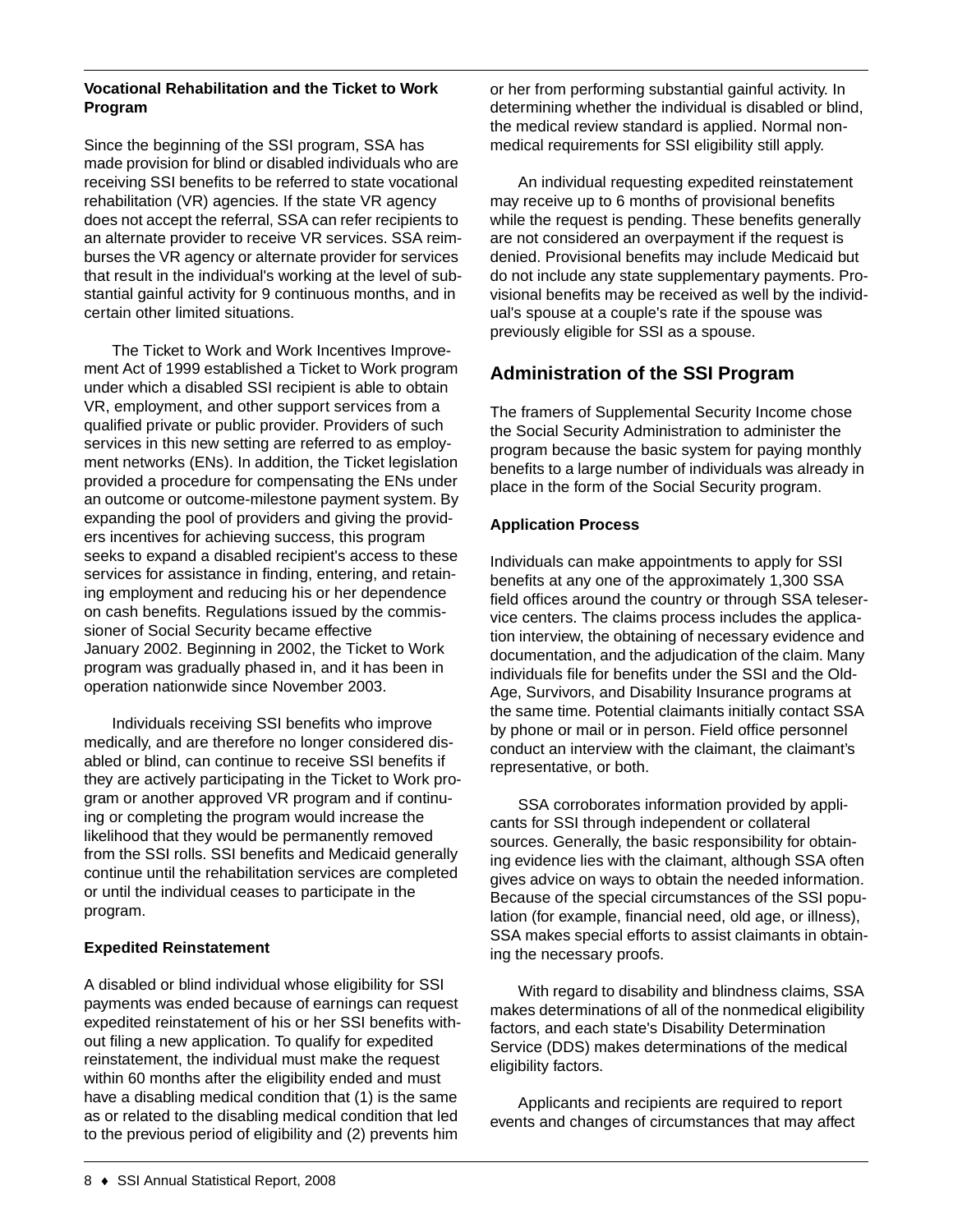their SSI eligibility and benefit amounts. Such reports are required, for example, when an individual has a change in the amount of income or resources, changes living arrangements, or leaves the United States. Failure or delay in submitting a required report can result in a penalty being assessed against the individual's SSI benefit.

### **Determinations of Eligibility**

SSI applications have no retroactivity and become effective in the month after the month of filing or the month after all eligibility requirements are met, whichever is later. Eligibility for benefits is determined on a current monthly basis. SSI recipients are required to have their nonmedical eligibility factors redetermined periodically, generally every 1 to 6 years depending on their specific situation.

In addition to these nonmedical reviews, medical reviews are conducted on disabled or blind recipients to determine whether they continue to be disabled or blind. For administrative efficiency the medical reviews are done most often on disabled or blind recipients whose medical conditions are considered likely to improve. Medical reviews are required for disabled or blind recipients, for example, under the following circumstances:

- when earnings of recipients exceed the substantial gainful activity level
- at least once every 3 years for recipients under age 18 whose medical conditions are considered likely to improve
- within 12 months after birth for recipients whose low birth weight is a contributing factor material to the determination of their disability unless the commissioner determines that the impairment is not expected to improve within 12 months of the child's birth
- within 1 year after attaining age 18 and using the adult eligibility criteria for recipients whose eligibility for SSI benefits was established under the disabled child eligibility criteria

### **Representative Payees**

When SSI recipients are incapable of managing their benefits, SSA appoints representative payees for them, and their SSI benefits are sent to the representative payees. In many cases the representative payee is a spouse, parent, or other close relative who will act in the recipient's best interest. In some cases, an SSAapproved organization may be appointed, and some organizations have been authorized by SSA to collect a fee from the benefit for acting as payee. The fee cannot exceed the lesser of 10 percent of the benefit amount or a specified amount (\$37 a month in 2009, \$72 a month for disabled recipients who also have a drug addiction or alcoholism condition).

Representative payees may use an SSI recipient's benefit only for the use and benefit of the recipient and must account for all benefits received. Representative payees also are required to report any changes that may affect SSI recipients' eligibility and payment amount and may be held liable for certain overpayments that occur.

### **Appeal Rights**

Recipients must be informed in writing in advance of adverse actions that SSA plans to take and must be given the opportunity to request that their benefits continue pending a decision at the first level of appeal.

### **Attorney Fees**

At any time, an individual may appoint a representative in any dealings with the Social Security Administration. If such a representative is an attorney, he or she must be in good standing, have the right to practice law before a court, not be disqualified or suspended from acting as a representative in dealings with Social Security, and not be prohibited by any law from acting as a representative. If the individual is not an attorney, he or she must meet qualifications specified by the commissioner (for example, be of good character and able to provide valuable service to claimants).

A representative may charge and receive a fee for his or her services, but the Social Security Administration generally decides how much the fee will be. Although the Social Security Act does not establish a maximum fee, most attorneys use an options process that limits their maximum fee to the lesser of 25 percent of the retroactive payment or \$6,000.<sup>11</sup>

# **Advance Payments**

The SSI program has provisions that help respond to the immediate needs of new claimants. These procedures are in addition to state and local programs designed to help those in need pending decisions on their SSI status.

*Emergency Advance Payments.* A new claimant who faces a financial emergency and who has a strong like-

<sup>11.</sup> Fee agreements before February 1, 2002, were limited to the lesser of 25 percent of the retroactive payment or \$4,000. From February 11, 2002, through June 21, 2009, fee agreements were limited to the lesser of 25 percent of the retroactive payment or \$5,300.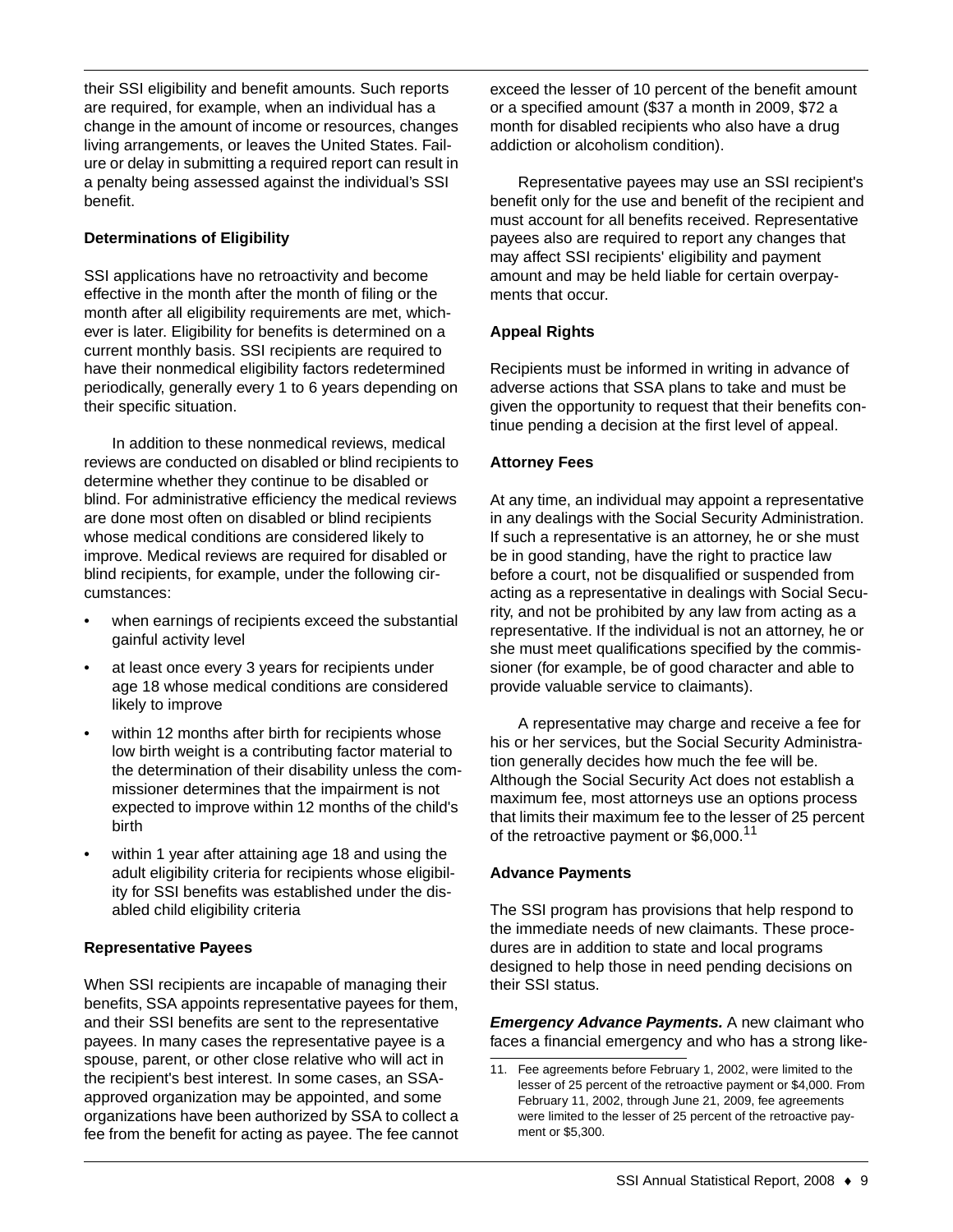lihood of being found eligible may receive up to 1 month of SSI benefits—the federal payment amount plus any applicable state supplement. The amount paid is recovered from later SSI payments (in full from the first payment or in increments over no more than a 6-month period, depending on the circumstances). However, if the claim is subsequently not allowed because of not finding disability or blindness, repayment is waived. If the claim is disallowed for other reasons, the amount paid is an overpayment and is processed as such.

*Presumptive Disability or Blindness.* Up to 6 months of payments may be made to an individual applying for benefits on the basis of disability or blindness when the available evidence indicates that the impairment will meet the definition of disability or blindness and the individual is otherwise eligible. These payments are not considered overpayments if the individual is later determined not to be disabled or blind.

# **State Supplementation**

In designing the SSI program, Congress recognized that states, in many instances, would want to provide a higher level of income maintenance than was available under the federal program. At the same time, states were given the option to either provide no supplementation to the federal assistance payments or supplement those payments on the basis of their views of the needs of their citizens. They were mandated to ensure that their citizens would not receive lower benefits under the federal program than they had under the former state program.

# **Types of State Supplementation**

State supplementation can be optional or mandatory.

# *Optional State Supplementary Payment Programs.*

For individuals who first became eligible for SSI in 1974 or later, each state could supplement federal payments to whatever extent it found appropriate with respect to the needs of its citizens and the resources of the state. Currently, 45 states have optional state supplementary payment programs.

Some states provide supplementary payments to all individuals eligible for SSI benefits; others may limit them to certain SSI recipients, such as the blind or residents of domiciliary care facilities, or may extend them to persons ineligible for SSI because of excess income. States' flexibility in setting supplementary payments, however, has been significantly restricted by mandatory passalong provisions (described below).

### *Mandatory State Supplementary Payment Pro-*

*grams.* States are required to maintain the income levels from December 1973 of individuals who were transferred from the former state adult assistance programs to the SSI program in 1974, except for Texas, which has a constitutional bar against mandatory state supplementation.<sup>12</sup> Because of the increases in federal benefits, only a few individuals continue to receive mandatory state supplementary payments.

### **Administration of State Supplementary Payments**

A state may administer its supplementary program or enter into an agreement under which SSA will make eligibility determinations and payments on behalf of the state. Under state administration, the state pays its own program benefits and absorbs the full administrative costs. Under federal administration, states are required to pay SSA a fee of \$10.45 for each supplementary payment issued in fiscal year 2009. Fees are projected to rise in succeeding fiscal years, based on changes in the Consumer Price Index.

States that administer their own supplementary payment programs establish their own eligibility criteria. States with federally administered programs must adhere to SSI eligibility criteria in all aspects except additional income exclusions.

# **Mandatory Passalong**

It was originally the view of Congress that increases in the federal SSI benefit rate would eventually replace state supplementary payments. However, public reaction to states reducing their supplementary payment amounts when SSI payments were increased led Congress to mandate that states pass along SSI benefit increases resulting from cost-of-living adjustments.

To meet the passalong requirement, a state may either maintain each state payment level from year to year (the *payment levels* method), or it may spend the same amount of money, in the aggregate, that it spent for supplementary benefits in the 12-month period preceding the increase in the SSI benefit rate (the *total expenditures* method).

# **Coordination with Other Programs**

SSI benefits are not the only form of assistance available to needy aged, blind, or disabled individuals. Medicaid, food stamps, and temporary state assistance are also important in keeping individuals from sliding fur-

<sup>12.</sup> The requirement does not affect West Virginia, since SSI federal benefit rates in 1973 exceeded the applicable income standards under the state's adult assistance programs.